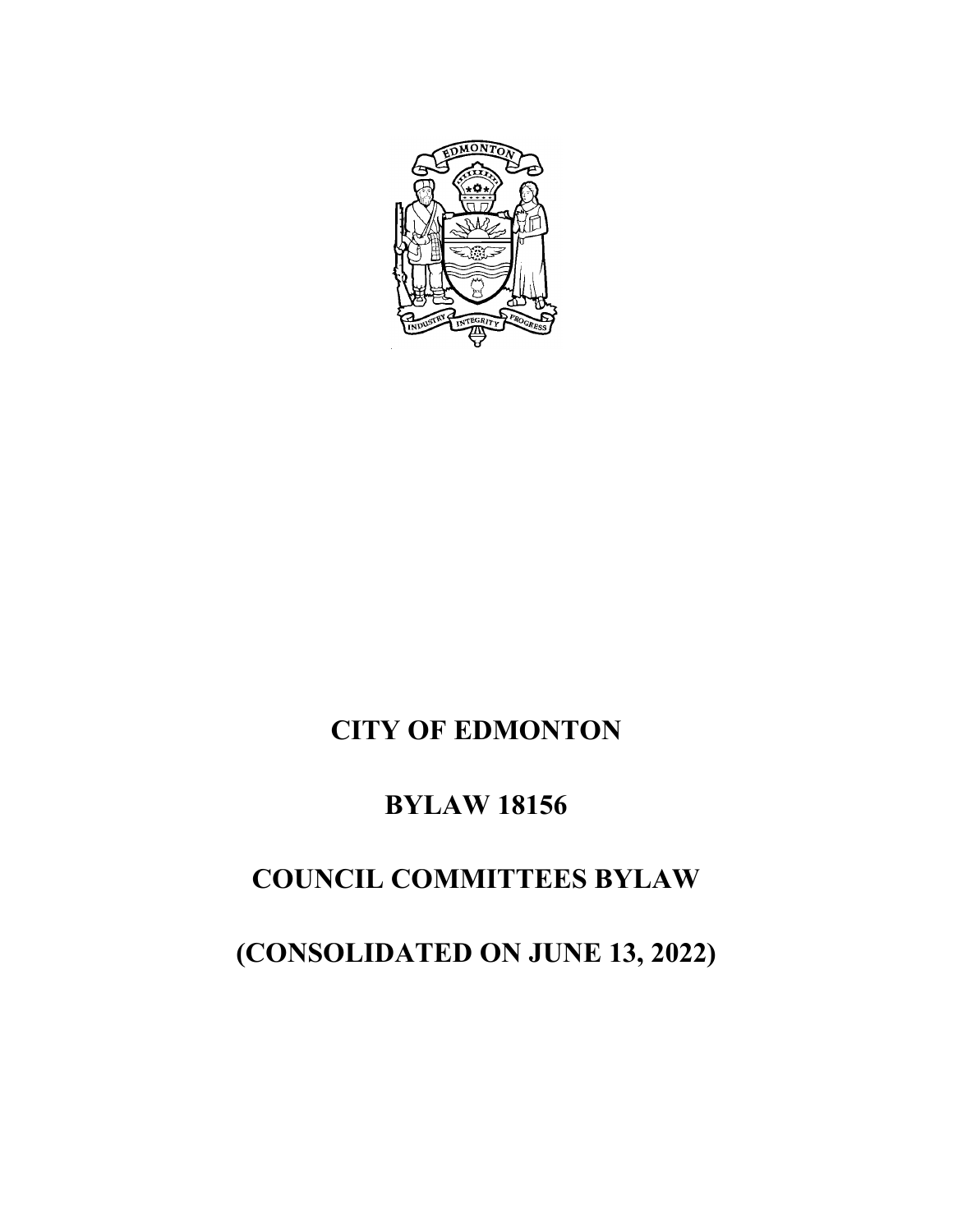#### **THE CITY OF EDMONTON BYLAW 18156 COUNCIL COMMITTEES BYLAW**

Edmonton City Council enacts:

#### **PART I - PURPOSE AND INTERPRETATION**

| <b>PURPOSE</b>     | $\mathbf{1}$   | (1) |     | The purpose of this bylaw is to prescribe the powers, duties, and<br>functions of the City's council committees.                                                             |
|--------------------|----------------|-----|-----|------------------------------------------------------------------------------------------------------------------------------------------------------------------------------|
|                    |                | (2) |     | This bylaw does not apply to the Community Standards and<br>Licence Appeal Committee, Edmonton Police Commission, and<br>any council committee that exists as a corporation. |
|                    |                |     |     | (S.2 Bylaw 19875, October 18, 2021)                                                                                                                                          |
| <b>DEFINITIONS</b> | $\overline{2}$ | (1) |     | Unless otherwise specified, words used in this bylaw have the<br>same meaning as defined in the Municipal Government Act,<br>including its regulations.                      |
|                    |                | (2) |     | In this bylaw:                                                                                                                                                               |
|                    |                |     | (a) | "Chair" means                                                                                                                                                                |
|                    |                |     | i.  | for Council, the Mayor, or                                                                                                                                                   |
|                    |                |     |     | ii. for a Standing Committee or Council Committee, the<br>individual appointed as Chair pursuant to this bylaw;                                                              |
|                    |                |     | (b) | "City" means The City of Edmonton;                                                                                                                                           |
|                    |                |     | (c) | "City Administration Bylaw" means the City's City<br>Administration Bylaw, Bylaw 16620;                                                                                      |
|                    |                |     | (d) | "City Manager" means the City's chief administrative<br>officer or delegate;                                                                                                 |
|                    |                |     | (e) | "Council" means the City's council;                                                                                                                                          |
|                    |                |     | (f) | "Council Committee" means a City council committee,<br>but does not include a Standing Committee;                                                                            |
|                    |                |     | (g) | "Council Procedures Bylaw" means the City's Council                                                                                                                          |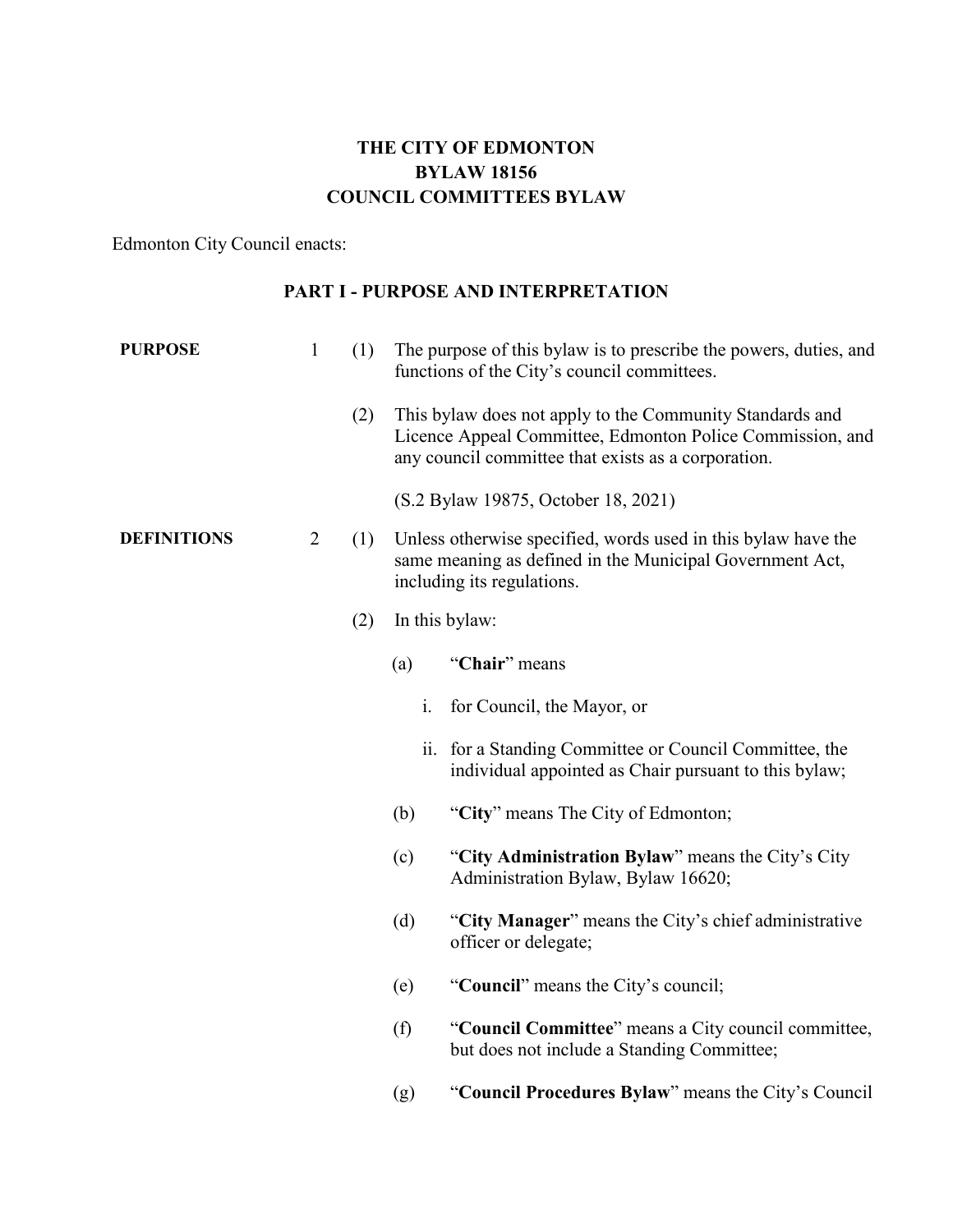Procedures Bylaw, Bylaw 18155;

- (h) "**Councillor**" means the City's councillors and includes the Mayor;
- (i) "**FOIP head**" means the individual designated as head for the purposes of the *Freedom of Information and Protection of Privacy Act*, RSA 2000, c F-25;
- (j) "**Mayor**" means the City's chief elected official;
- (k) "**Municipal Government Act**" means the *Municipal Government Act*, RSA 2000, c M-26;
- (l) **"Standing Committee**" means a City council committee designated in section 13 as a Standing Committee; and
- (m) "**Vice-Chair**" means the individual appointed as vicechair pursuant to this bylaw.

#### 3 The following interpretation rules apply to this bylaw:

- (a) marginal notes and headings in this bylaw are for reference purposes only; and
- (b) if there is a conflict or inconsistency between a bylaw establishing a Standing Committee or Council Committee and this bylaw, the establishing bylaw will prevail to the extent of the conflict or inconsistency.

#### **PART II - GENERAL COMMITTEE STRUCTURE**

| <b>ACCOUNTABILITY</b> | 4 |     | All Standing Committees and Council Committees are<br>accountable to Council.                                                                                                                                             |
|-----------------------|---|-----|---------------------------------------------------------------------------------------------------------------------------------------------------------------------------------------------------------------------------|
|                       |   | (2) | All Council Committees will report to Council at least annually.                                                                                                                                                          |
|                       |   | (3) | A Council Committee may provide reports or seek direction<br>from Council at any time other than the annual report required<br>by subsection (2) by reporting to the Standing Committee with<br>the most similar mandate. |
| <b>MEMBERSHIP</b>     |   | (1) | Members of Standing Committees and Council Committees will<br>be appointed by Council.                                                                                                                                    |

#### **RULES FOR INTERPRETATION**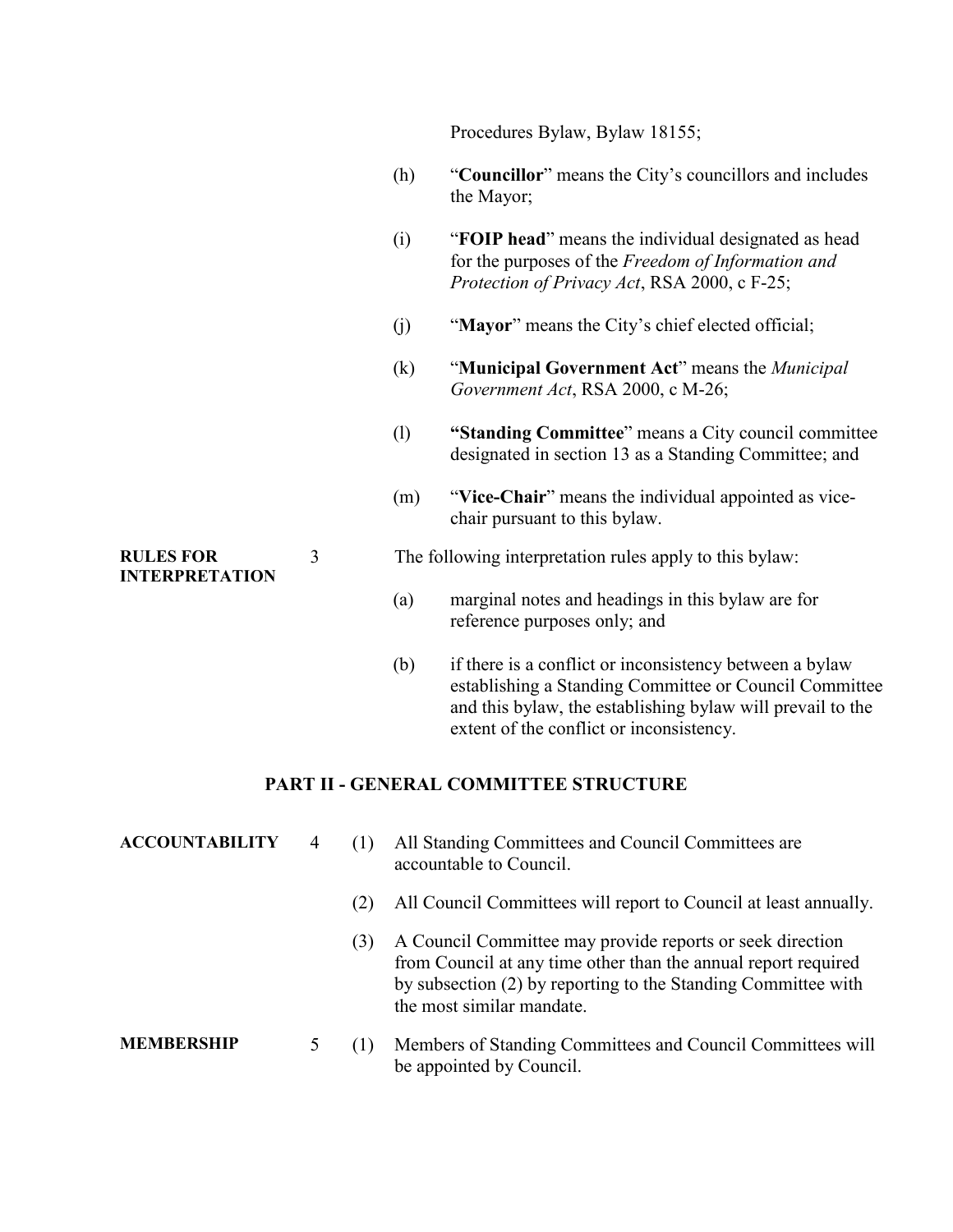|                                                        |                  | (2) | Unless otherwise stated in this bylaw, the Mayor will not be a<br>member of a Council Committee.                                                                                                                               |
|--------------------------------------------------------|------------------|-----|--------------------------------------------------------------------------------------------------------------------------------------------------------------------------------------------------------------------------------|
|                                                        |                  | (3) | Council may revoke the appointment of any member of a<br>Council Committee for any reason at any time.                                                                                                                         |
|                                                        |                  | (4) | Unless otherwise directed by Council, individuals appointed as<br>members of Council Committees may serve for up to a<br>maximum of six consecutive years.                                                                     |
|                                                        |                  |     | (S.3, S.4, Bylaw 19875, October 18, 2021)                                                                                                                                                                                      |
| <b>CHAIR &amp; VICE-</b><br><b>CHAIR</b>               | 6                | (1) | Unless otherwise stated in this bylaw, each Standing Committee<br>must, at its first meeting after Council's organizational meeting<br>each year, appoint a Chair and Vice-Chair from its members.                             |
|                                                        |                  | (2) | At least once annually, each Council Committee must appoint a<br>Chair and Vice-Chair from its members.                                                                                                                        |
|                                                        |                  | (3) | If any Standing Committee or Council Committee is unable to<br>appoint a Chair or Vice-Chair as required by this bylaw, or if<br>Council does not approve of the appointment, Council will<br>appoint the Chair or Vice-Chair. |
|                                                        |                  |     | (S.5, Bylaw 19875, October 18, 2021)                                                                                                                                                                                           |
| <b>CITY MANAGER</b><br><b>SUPPORT</b>                  | $\boldsymbol{7}$ | (1) | The City Manager will provide administrative and other support,<br>including meeting facilities and equipment, to allow a Standing<br>Committee or Council Committee to fulfill its mandate.                                   |
|                                                        |                  | (2) | The City Manager may appoint City employees to perform<br>liaison functions between the City and a Council Committee.                                                                                                          |
| <b>FOIP HEAD</b>                                       | 8                |     | The City Manager will be the FOIP head for all Standing<br>Committees and Council Committees.                                                                                                                                  |
| <b>MEETING</b><br><b>PROCEDURES</b>                    | 9                | (1) | All Standing Committees and Council Committees will follow<br>the meeting procedures prescribed by the Council Procedures<br>Bylaw.                                                                                            |
|                                                        |                  | (2) | Where an applicable procedure prescribed by the Council<br>Procedures Bylaw refers to a Councillor, that reference is<br>deemed to refer to any member of a Council Committee.                                                 |
| <b>COUNCIL</b><br><b>COMMITTEE WORK</b><br><b>PLAN</b> | 10               | (1) | At least annually, a Council Committee must approve a work<br>plan that aligns with its mandate and identifies its anticipated<br>resource requirements.                                                                       |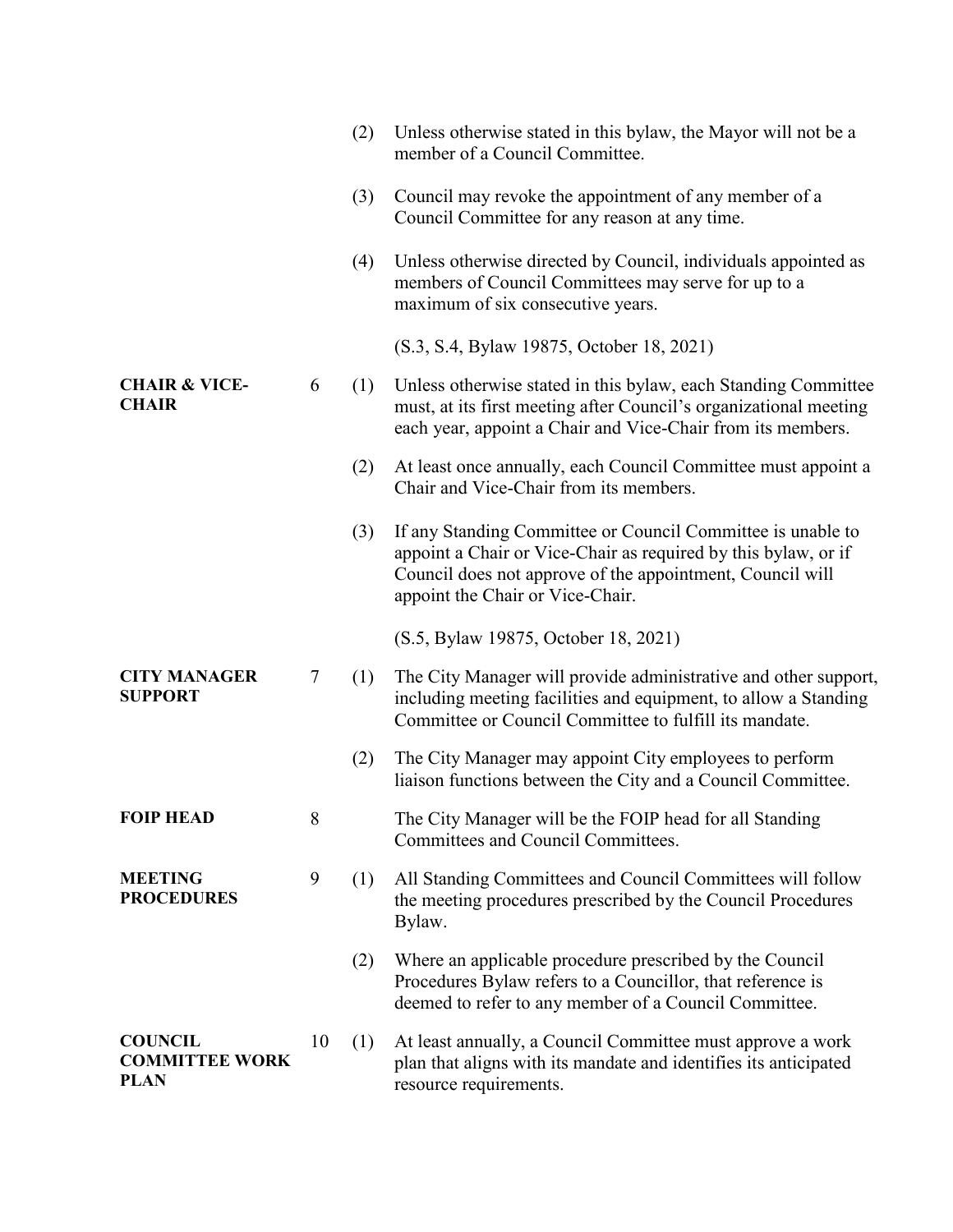|                                                                |    | (2) | During its annual report to Council required by section $4(2)$ , a<br>Council Committee must present its work plan for the current<br>year and a summary of its most recently completed work plan. |                                                                                                                                                                                                                     |  |
|----------------------------------------------------------------|----|-----|----------------------------------------------------------------------------------------------------------------------------------------------------------------------------------------------------|---------------------------------------------------------------------------------------------------------------------------------------------------------------------------------------------------------------------|--|
| <b>ROLE OF THE</b><br><b>COUNCIL</b><br><b>COMMITTEE CHAIR</b> | 11 |     | Committee:                                                                                                                                                                                         | In addition to duties prescribed by the Council Procedures<br>Bylaw, the Chair will perform the following duties for a Council                                                                                      |  |
|                                                                |    |     | (a)                                                                                                                                                                                                | if requested by Council, provide recommendations<br>regarding the re-appointment of members of a Council<br>Committee;                                                                                              |  |
|                                                                |    |     | (b)                                                                                                                                                                                                | assist the City Manager to prepare the budget for the<br>Council Committee;                                                                                                                                         |  |
|                                                                |    |     | (c)                                                                                                                                                                                                | prepare the Council Committee's annual work plan for<br>approval by the Council Committee;                                                                                                                          |  |
|                                                                |    |     | (d)                                                                                                                                                                                                | attend Council on behalf of the Council Committee as<br>required; and                                                                                                                                               |  |
|                                                                |    |     | (e)                                                                                                                                                                                                | speak publicly about matters within the Council<br>Committee's mandate.                                                                                                                                             |  |
|                                                                |    |     |                                                                                                                                                                                                    | (S.9, Bylaw 20073, June 13, 2022)                                                                                                                                                                                   |  |
| <b>COUNCIL</b><br><b>COMMITTEE SUB-</b><br><b>COMMITTEES</b>   | 12 | (1) |                                                                                                                                                                                                    | A Council Committee may establish sub-committees to conduct<br>research, obtain and summarize public input, or to obtain<br>specialized expertise and provide reports on those matters to the<br>Council Committee. |  |
|                                                                |    | (2) |                                                                                                                                                                                                    | Subcommittees established by Council Committees must follow<br>the meeting procedures prescribed by the Municipal Government<br>Act and the Council Procedures Bylaw.                                               |  |
|                                                                |    | (3) |                                                                                                                                                                                                    | A Council Committee cannot delegate any of its authorities to a<br>subcommittee.                                                                                                                                    |  |
|                                                                |    |     |                                                                                                                                                                                                    | (S.6, S.7, S.8, Bylaw 19875, October 18, 2021)                                                                                                                                                                      |  |

#### **PART III - STANDING COMMITTEES**

| <b>STANDING</b>   | The following Council Committees are designated as Standing |
|-------------------|-------------------------------------------------------------|
| <b>COMMITTEES</b> | Committees:                                                 |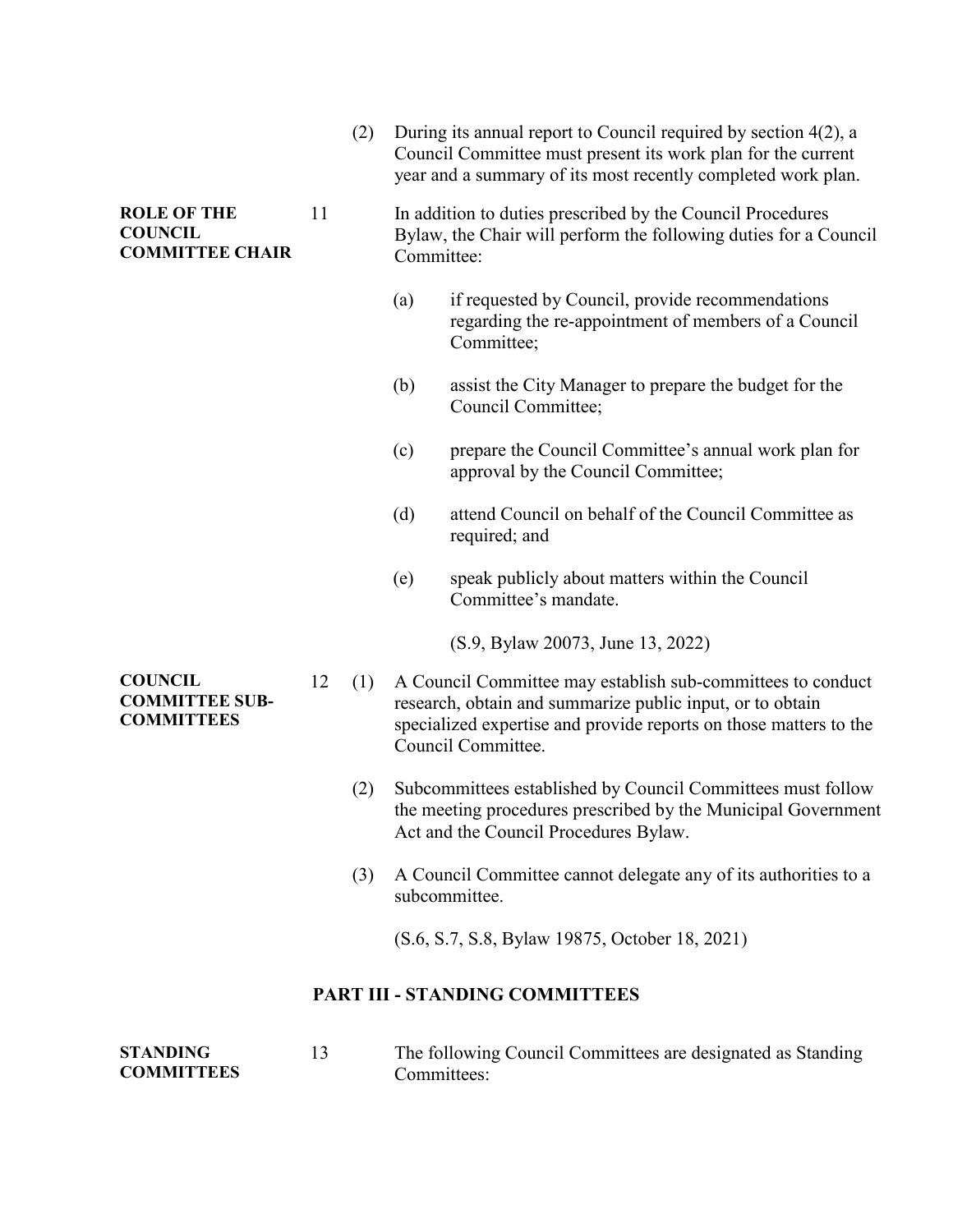| (a)<br>Agenda Review Committee; |  |
|---------------------------------|--|
|---------------------------------|--|

- (b) Audit Committee;
- (c) City Manager and City Auditor Performance Evaluation Committee;
- (d) Community and Public Services Committee;
- (e) Council Services Committee;
- (e.1) Emergency Advisory Committee; (S.20a. Bylaw 19091, February 3, 2020)
- (f) Executive Committee;
- (g) deleted
- (h) Urban Planning Committee; and
- (i) Utility Committee.
- (S.7, Bylaw 19874, December 06, 2021)
- 14 (1) In this section, "Councillor" does not include the Mayor.
	- (2) At each inaugural organizational meeting, Council will appoint Councillors for 16-month terms to each of:
		- (a) Community and Public Services Committee;
		- (b) Executive Committee; and
		- (c) Urban Planning Committee.
	- (3) The appointments required by subsection (2) must ensure each committee has four Councillor members at all times and must allow each Councillor to serve one, 16-month term on each committee during their term of office.
	- (4) At each inaugural organizational meeting, Council will appoint four Councillors for the length of their term of office as members of Audit Committee.
	- (4.1) At each inaugural organizational meeting, Council will appoint six Councillors for the length of their term of office to form the

**COUNCILLOR MEMBERSHIP**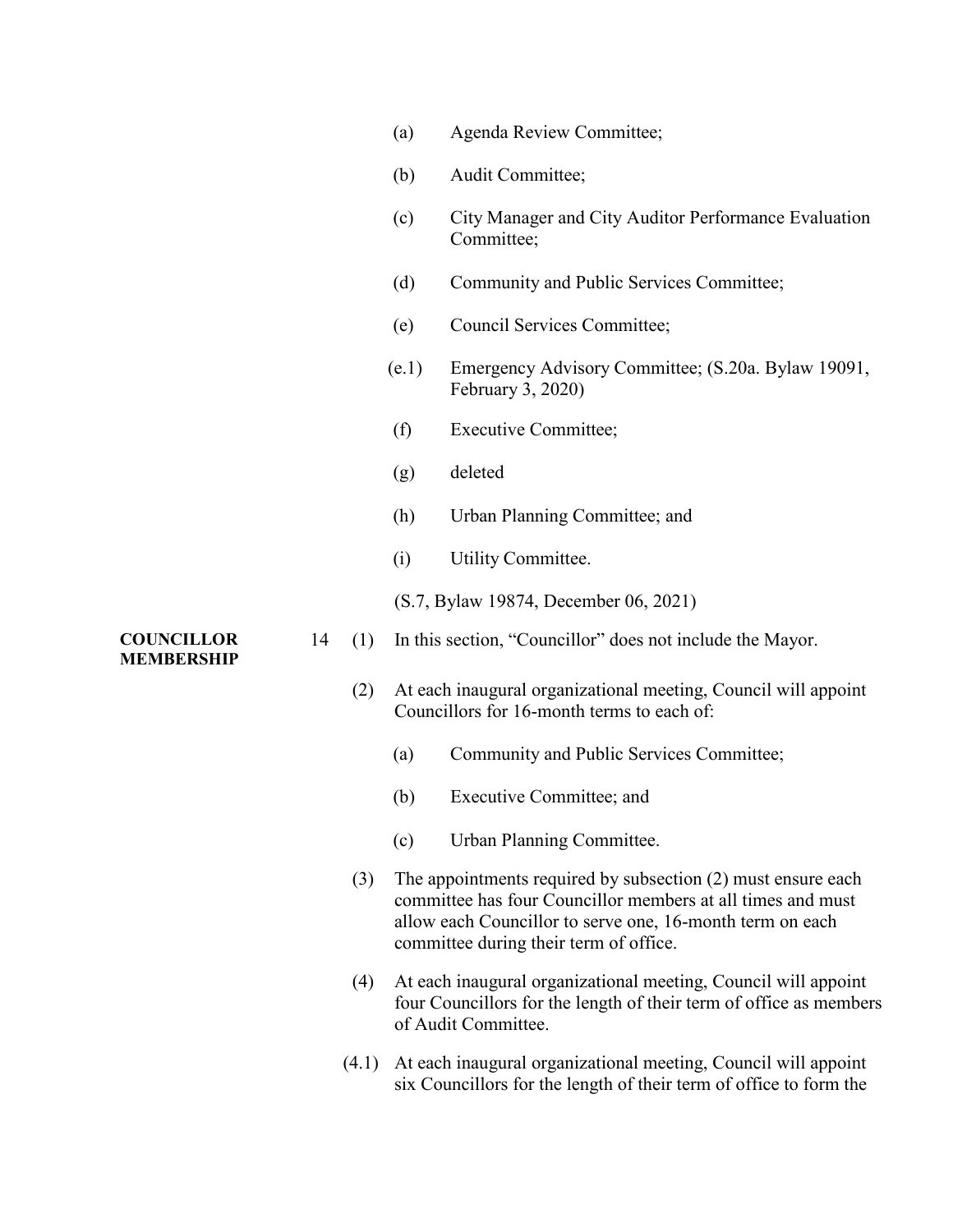|                |    |     |          | membership of the Utility Committee.                                                                                                                                                                                              |
|----------------|----|-----|----------|-----------------------------------------------------------------------------------------------------------------------------------------------------------------------------------------------------------------------------------|
|                |    |     |          |                                                                                                                                                                                                                                   |
|                |    | (5) |          | At each inaugural organizational meeting, Council will appoint<br>three Councillors for the length of their term of office to form the<br>membership of City Manager and City Auditor Performance<br><b>Evaluation Committee.</b> |
|                |    | (6) |          | Councillors that are not members of a Standing Committee may<br>attend any meeting of that Standing Committee, but, subject to<br>section 17, may not vote or make motions, and will not be<br>counted towards quorum.            |
|                |    |     |          | (S.2, S.3Bylaw 19211, February 19, 2020)<br>(S.8, Bylaw 19874, December 06, 2021)                                                                                                                                                 |
| <b>MAYOR</b>   | 15 | (1) |          | The Mayor is a member of Audit Committee, Emergency<br>Advisory Committee, and Executive Committee for the length of<br>their term of office.                                                                                     |
|                |    | (2) |          | The Mayor may attend any Standing Committee meeting.                                                                                                                                                                              |
|                |    | (3) | meeting. | When the Mayor is present at a Standing Committee meeting of<br>which they are not otherwise a member, the Mayor may make<br>motions and vote, and must be counted towards quorum for that                                        |
|                |    | (4) |          | The Mayor is the Chair of:                                                                                                                                                                                                        |
|                |    |     | (a)      | Agenda Review Committee;                                                                                                                                                                                                          |
|                |    |     | (b)      | Audit Committee;                                                                                                                                                                                                                  |
|                |    |     | (b.1)    | <b>Emergency Advisory Committee;</b>                                                                                                                                                                                              |
|                |    |     | (c)      | Executive Committee; and                                                                                                                                                                                                          |
|                |    |     | (d)      | deleted                                                                                                                                                                                                                           |
|                |    |     |          | (S.20b, S.20c, Bylaw 19091, February 3, 2020)<br>(S.9, S.10, Bylaw 19874, December 06, 2021)                                                                                                                                      |
| <b>VACANCY</b> | 16 |     |          | If a Councillor ceases to hold office during their term of office:                                                                                                                                                                |
|                |    |     | (a)      | the individual elected as Councillor in a by-election will<br>take the place of the former Councillor on all Standing<br>Committees; or                                                                                           |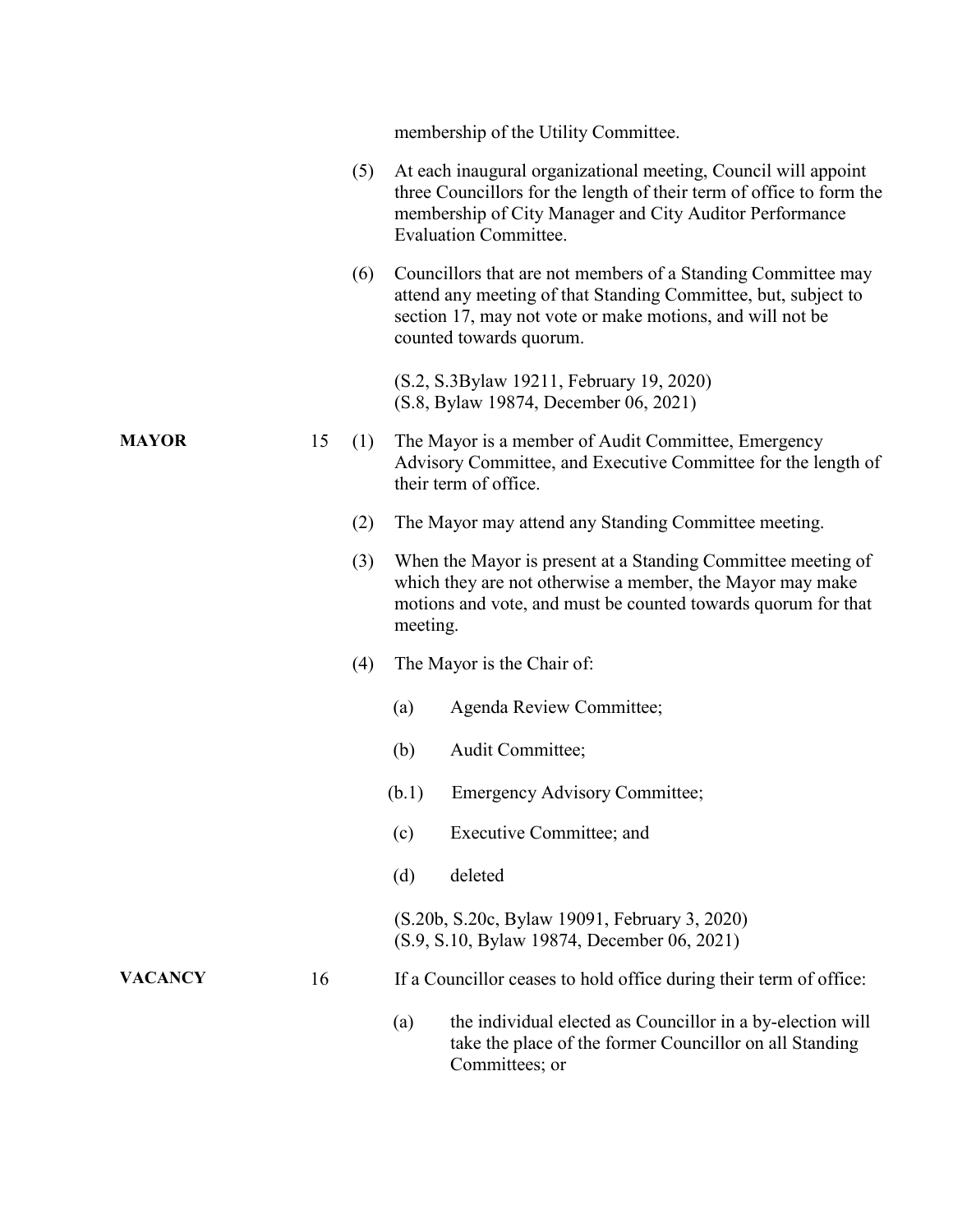|                   |           |     | (b) | if no by-election is held, Council may appoint another<br>Councillor to fill any vacancy.                                                                                                                                                                                          |
|-------------------|-----------|-----|-----|------------------------------------------------------------------------------------------------------------------------------------------------------------------------------------------------------------------------------------------------------------------------------------|
| <b>ALTERNATES</b> | 17<br>(1) |     |     | If quorum for a Standing Committee meeting would not<br>otherwise be possible, the Chair may appoint any Councillor<br>present at the meeting as an alternate.                                                                                                                     |
|                   |           | (2) |     | If more than one Councillor is present, the current deputy Mayor<br>will have priority for appointment as an alternate, followed by<br>the next scheduled deputy Mayor.                                                                                                            |
|                   |           | (3) |     | A Councillor appointed as an alternate of a Standing Committee<br>pursuant to subsection (1) will count towards quorum and may<br>attend, make motions, and vote as if the Councillor was a<br>member of the Standing Committee.                                                   |
|                   |           | (4) |     | A Councillor's appointment as an alternate pursuant to this<br>section will automatically end once quorum is achieved by the<br>members of the Standing Committee.                                                                                                                 |
| <b>MANDATES</b>   | 18        |     |     | The mandates of the Standing Committees will be as follows:                                                                                                                                                                                                                        |
|                   |           |     | (a) | the mandate of the Agenda Review Committee is to<br>review items proposed for consideration by Council or a<br>Standing Committee and manage the agendas for<br>upcoming Council or Standing Committee meetings,<br>including long-term agenda planning and re-routing<br>reports; |
|                   |           |     | (b) | the mandate of Audit Committee is described in the<br>Audit Committee Bylaw, Bylaw 16097;                                                                                                                                                                                          |
|                   |           |     | (c) | the mandate of the City Manager and City Auditor<br>Performance Evaluation Committee is to make<br>recommendations to Council regarding                                                                                                                                            |
|                   |           |     |     | the annual performance goals of the City Manager<br>i)<br>and the City Auditor; and                                                                                                                                                                                                |
|                   |           |     |     | ii) the annual performance results of the City Manager<br>and City Auditor;                                                                                                                                                                                                        |
|                   |           |     | (d) | the mandate of Community and Public Services<br>Committee is the delivery of City services, including                                                                                                                                                                              |
|                   |           |     |     | neighbourhoods and communities,<br>$\left( i\right)$                                                                                                                                                                                                                               |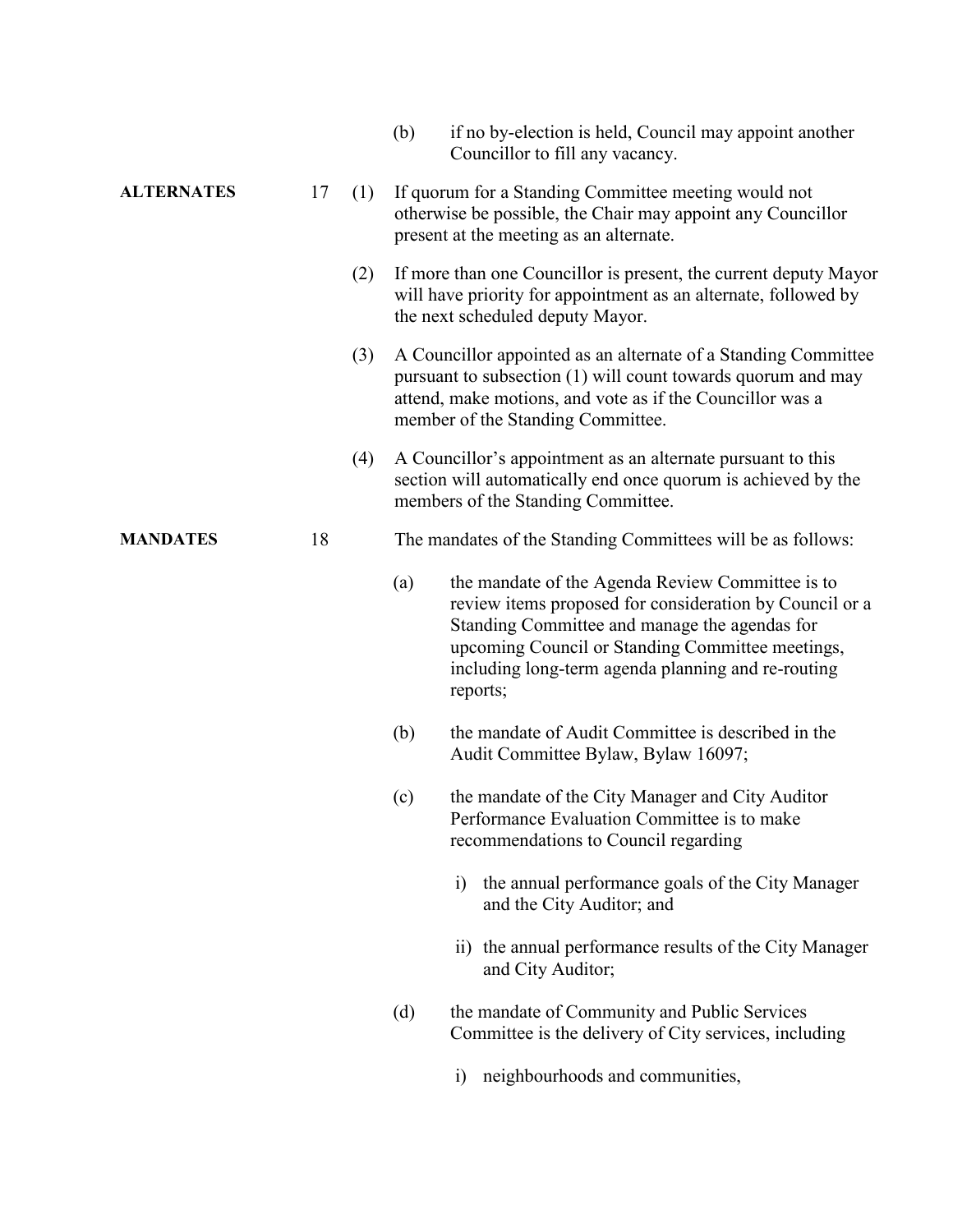- ii) social development,
- iii) recreational activities and facilities,
- iv) cultural and social programs and activities,
- v) emergency services, and
- vi) municipal enforcement;
- (e) the mandate of Council Services Committee is the oversight of all Councillors' offices, excluding the office of the Mayor, and other matters referred to it by Council;
- (e.1) the mandate of Emergency Advisory Committee is described in the Emergency Management Bylaw, Bylaw 19091;
- (f) the mandate of Executive Committee is financial and corporate issues, including
	- i. governance,
	- ii. communications and public engagement,
	- iii. City budgets,
	- iv. City business, financial, and economic management,
	- v. City personnel matters,
	- vi. assessment and taxation,
	- vii. information technology,
	- viii. intergovernmental affairs,
	- ix. financial and economic issues related to real estate and housing, and
	- x. implementation of City infrastructure projects;
- (g) deleted
- (h) the mandate of Urban Planning Committee is sustainable City planning, including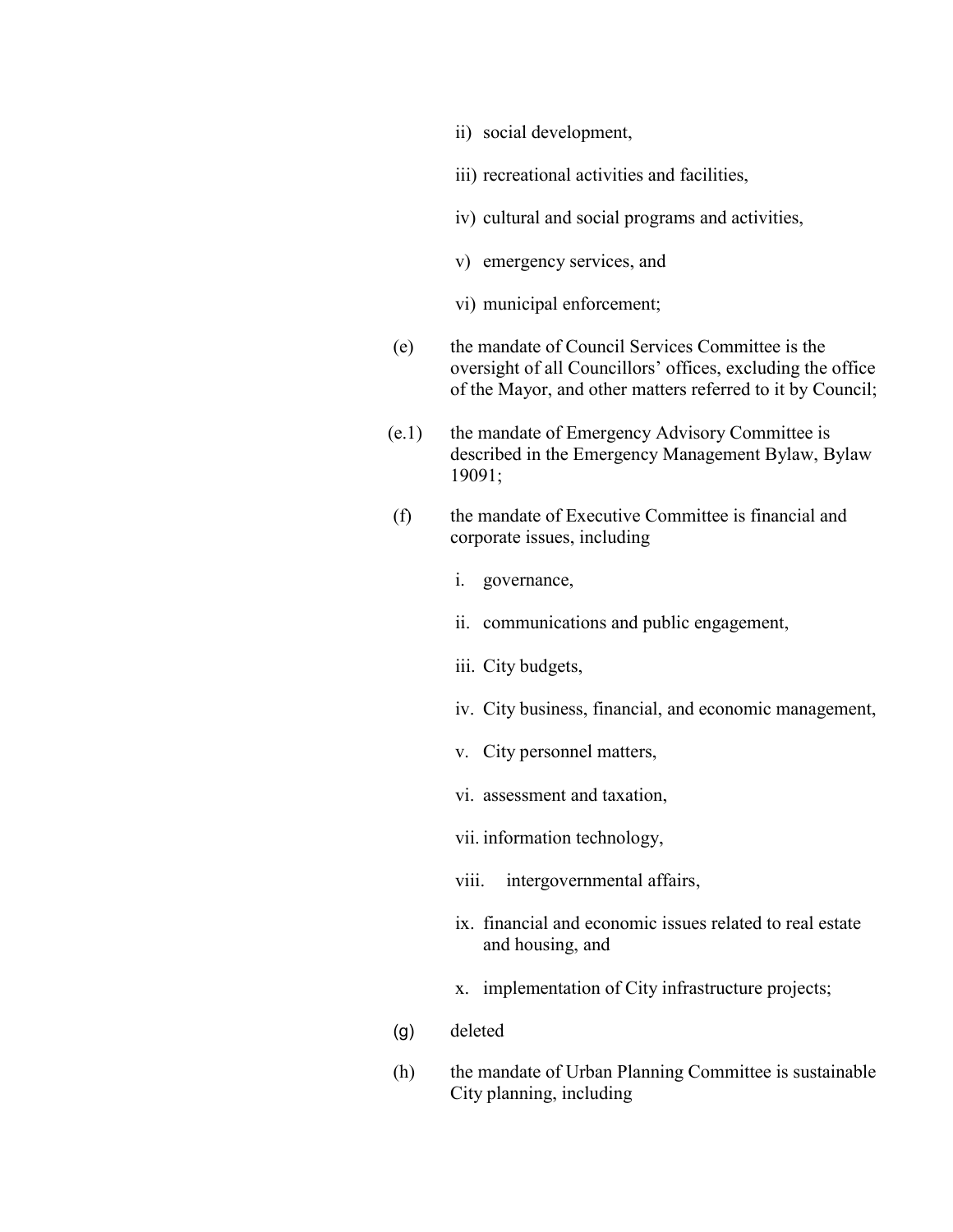|                                      |    |     | i. | growth, development, and management of the urban<br>form,                                                                                                                                                                                                        |
|--------------------------------------|----|-----|----|------------------------------------------------------------------------------------------------------------------------------------------------------------------------------------------------------------------------------------------------------------------|
|                                      |    |     |    | ii. urban transportation,                                                                                                                                                                                                                                        |
|                                      |    |     |    | iii. infrastructure,                                                                                                                                                                                                                                             |
|                                      |    |     |    | iv. parks,                                                                                                                                                                                                                                                       |
|                                      |    |     |    | v. municipal reserve,                                                                                                                                                                                                                                            |
|                                      |    |     |    | vi. environmental, housing, and real estate planning, and                                                                                                                                                                                                        |
|                                      |    |     |    | vii. community engagement for urban planning matters;<br>and                                                                                                                                                                                                     |
|                                      |    | (i) |    | the mandate of Utility Committee is to provide oversight<br>over all municipal public utilities and non-municipal<br>public utilities, including rates and rate filing,<br>governance, policies, and operations.                                                 |
|                                      |    |     |    | (S.2, Bylaw 18247 November 14, 2017)<br>(S.20d. Bylaw 19091, February 3, 2020)<br>(S.9, Bylaw 19875, October 18, 2021)<br>(S.11, Bylaw 19874, December 06, 2021)<br>(S.10, S.11, Bylaw 20073, June 13, 2022)                                                     |
| <b>GENERAL</b><br><b>AUTHORITIES</b> | 19 |     |    | For any item on its agenda, a Standing Committee may:                                                                                                                                                                                                            |
|                                      |    | (a) |    | receive the report for information;                                                                                                                                                                                                                              |
|                                      |    | (b) |    | send the item to Council with or without a<br>recommendation;                                                                                                                                                                                                    |
|                                      |    | (c) |    | direct the City Manager to provide additional information<br>or further work on the item provided that doing so will<br>not affect the approved operating or capital budget and<br>Council will have an opportunity to make a final decision<br>on the item; and |
|                                      |    | (d) |    | approve any agreement that exceeds the delegated<br>authority of the City Manager as prescribed by the City<br>Administration Bylaw.                                                                                                                             |
|                                      |    |     |    | (S.10, Bylaw 19875, October 18, 2021)                                                                                                                                                                                                                            |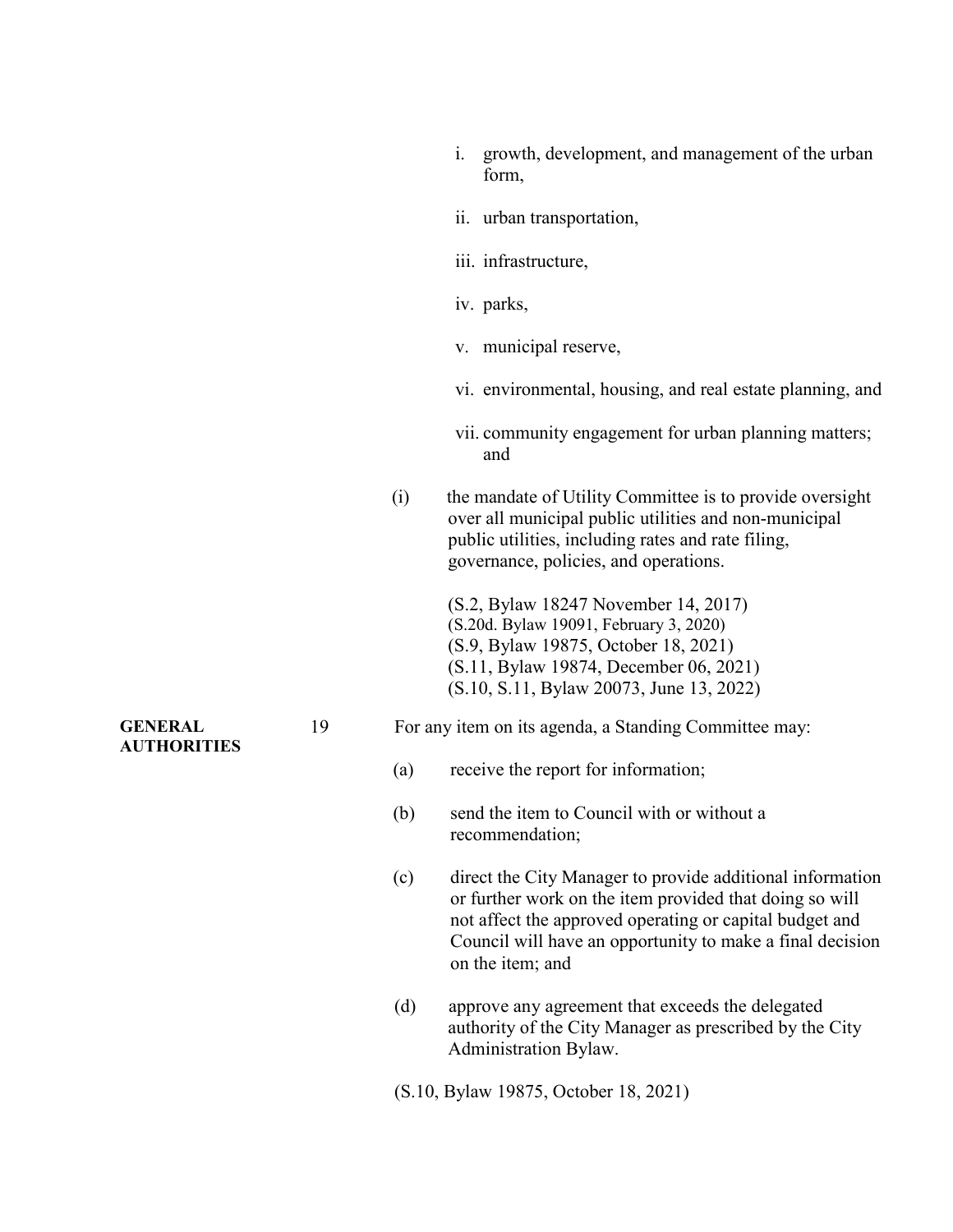### **RECOMMEND APPOINTMENTS** 20 (1) A Standing Committee may interview and recommend to Council the appointment of individuals to Council Committees and other agencies, boards, and commissions. (2) The City Manager will, at least annually, prepare a list of all Council Committees and other agencies, boards, and commissions that will require Council to appoint members within the upcoming year. (3) For each appointment identified by subsection (2), the City Manager will provide a report listing potential candidates to a Standing Committee with a mandate similar to the entity for which the appointment is required. (S.12, S.13, Bylaw 20073, June 22, 2022) **PART IV - AGENDA REVIEW COMMITTEE MEMBERSHIP** 21 (1) The members of Agenda Review Committee are: (a) if the agenda for the meeting only contains items that are scheduled to be discussed at Council, the Mayor; or (b) if the agenda for the meeting contains items that are scheduled to be discussed at Council or a Standing Committee, the Mayor and the Chair of each affected Standing Committee. (2) (Deleted) (S.14, S.15, Bylaw 20073, June 13, 2022) **MEETINGS** 22 (1) Agenda Review Committee will meet regularly to review and manage agendas for upcoming Council and Standing Committee meetings. (2) At each Agenda Review Committee meeting, the City Manager will present a list of items proposed to be included on the agendas for upcoming Council and Standing Committees. (3) Agenda Review Committee will review each proposed agenda and may: (a) assign items to an agenda for an upcoming Council or Standing Committee meeting;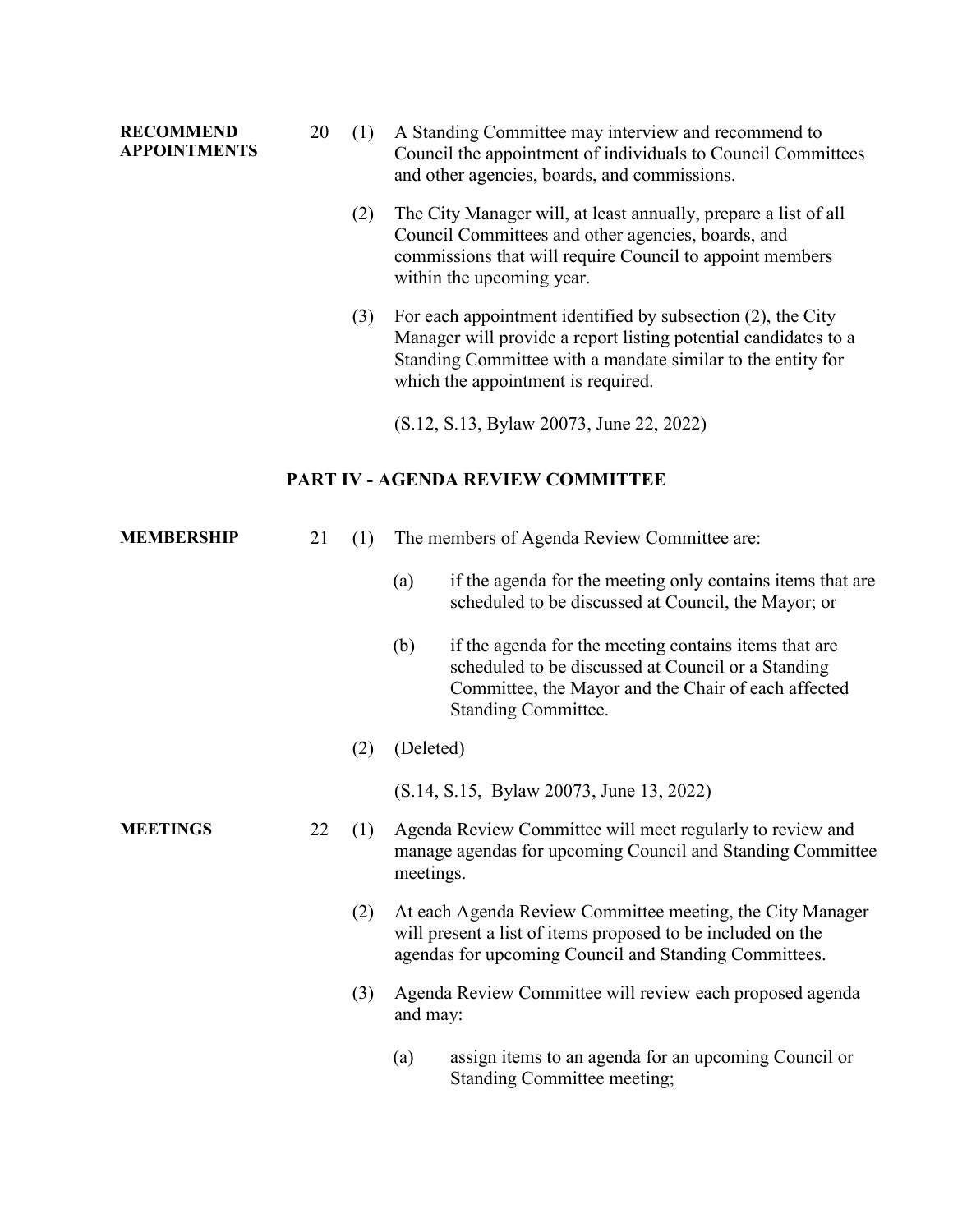|                                    |    | (b) | direct that an item be discussed at a specific time on an<br>agenda;                                                                                                                                          |
|------------------------------------|----|-----|---------------------------------------------------------------------------------------------------------------------------------------------------------------------------------------------------------------|
|                                    |    | (c) | recommend an item be postponed or directed to a<br>different meeting; or                                                                                                                                      |
|                                    |    | (d) | do any other thing necessary to appropriately manage<br>upcoming agendas.                                                                                                                                     |
|                                    |    |     | (S.16, S.17, Bylaw 20073, June 13, 2022)                                                                                                                                                                      |
| <b>CANCELLED</b><br><b>MEETING</b> | 23 |     | If an Agenda Review Committee meeting is cancelled, the City<br>Manager will set the agendas for any upcoming Council or<br>Standing Committee meetings that were to be reviewed at the<br>cancelled meeting. |
|                                    |    |     | <b>PART V - COUNCIL SERVICES COMMITTEE</b>                                                                                                                                                                    |
| <b>MEMBERSHIP</b>                  | 24 |     | All Councillors are members of Council Services Committee.                                                                                                                                                    |

| <b>CHAIR</b>                                   | 25      | At its first meeting after Council's inaugural organizational<br>meeting, Council Services Committee will appoint a Chair and<br>Vice-Chair from its members.                                                                                                                  |
|------------------------------------------------|---------|--------------------------------------------------------------------------------------------------------------------------------------------------------------------------------------------------------------------------------------------------------------------------------|
| <b>CODE OF CONDUCT</b><br><b>SUB-COMMITTEE</b> | 25.1(1) | A temporary sub-committee of Council Services Committee,<br>named the Code of Conduct Sub-Committee, is established.                                                                                                                                                           |
|                                                | (2)     | The mandate of the Code of Conduct Sub-Committee is to:                                                                                                                                                                                                                        |
|                                                |         | review the Council Code of Conduct Bylaw, Bylaw<br>(a)<br>18483, and provide recommendations for changes; and                                                                                                                                                                  |
|                                                |         | (b)<br>any other matters referred to it by Council.                                                                                                                                                                                                                            |
| <b>MEMBERSHIP</b>                              | (3)     | Immediately following the coming into force of this section,<br>Council must appoint four Councillors to form the membership<br>of the Code of Conduct Sub-Committee for the remainder of<br>their term of office, or until this section is repealed, whichever<br>is earlier. |
| <b>PROCEDURES</b>                              | (4)     | The Code of Conduct Sub-Committee will follow all<br>procedures prescribed by this and the Council Procedures<br>Bylaw as if it were designated as a Standing Committee.                                                                                                       |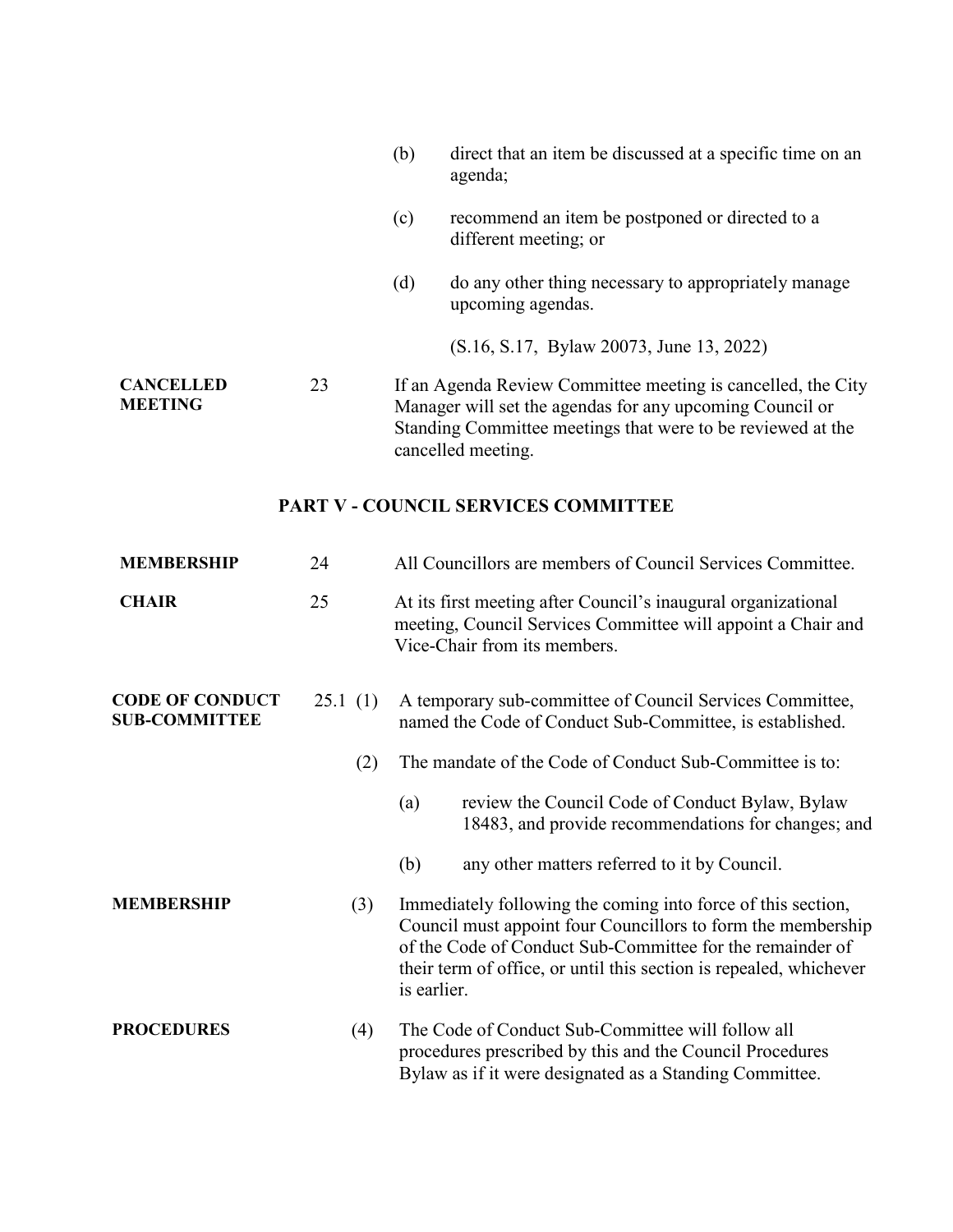(S.18, Bylaw 20073, June 13, 2022)

#### **PART VI - EXECUTIVE COMMITTEE**

| <b>ADDITIONAL</b><br><b>POWERS</b> | 26 |     | In addition to any other authority provided in this bylaw,<br><b>Executive Committee may:</b>                                                                                                                                         |
|------------------------------------|----|-----|---------------------------------------------------------------------------------------------------------------------------------------------------------------------------------------------------------------------------------------|
|                                    |    | (a) | approve the settlement of                                                                                                                                                                                                             |
|                                    |    |     | i.<br>any uninsured claim against the City that exceeds<br>the delegated authority of the City Manager as<br>prescribed by the City Administration Bylaw or<br>that is referred to the Standing Committee by the<br>City Manager, and |
|                                    |    |     | ii.<br>any uninsured claim advanced by the City that<br>exceeds the delegated authority of the City<br>Manager as prescribed by the City<br>Administration Bylaw or that is referred to the<br>Standing Committee by the City Manager |
|                                    |    | (b) | provide instructions to the City Manager regarding any<br>claim against or advanced by the City; and                                                                                                                                  |
|                                    |    | (c) | (deleted)                                                                                                                                                                                                                             |
|                                    |    |     | (S.12, Bylaw 19875, October 18, 2021)                                                                                                                                                                                                 |
|                                    |    |     | PART VII - UTILITY COMMITTEE                                                                                                                                                                                                          |
| <b>CHAIR</b>                       | 27 |     | At its first meeting after Council's inaugural organizational<br>meeting, Utility Committee will appoint a Chair and Vice-<br>Chair from its members.                                                                                 |
|                                    |    |     |                                                                                                                                                                                                                                       |

**UTILITY ADVISOR** 28 Utility Committee may direct the City Manager to retain an individual to act as the City's Utility Advisor by providing reports, recommendations, and advice to Utility Committee as required.